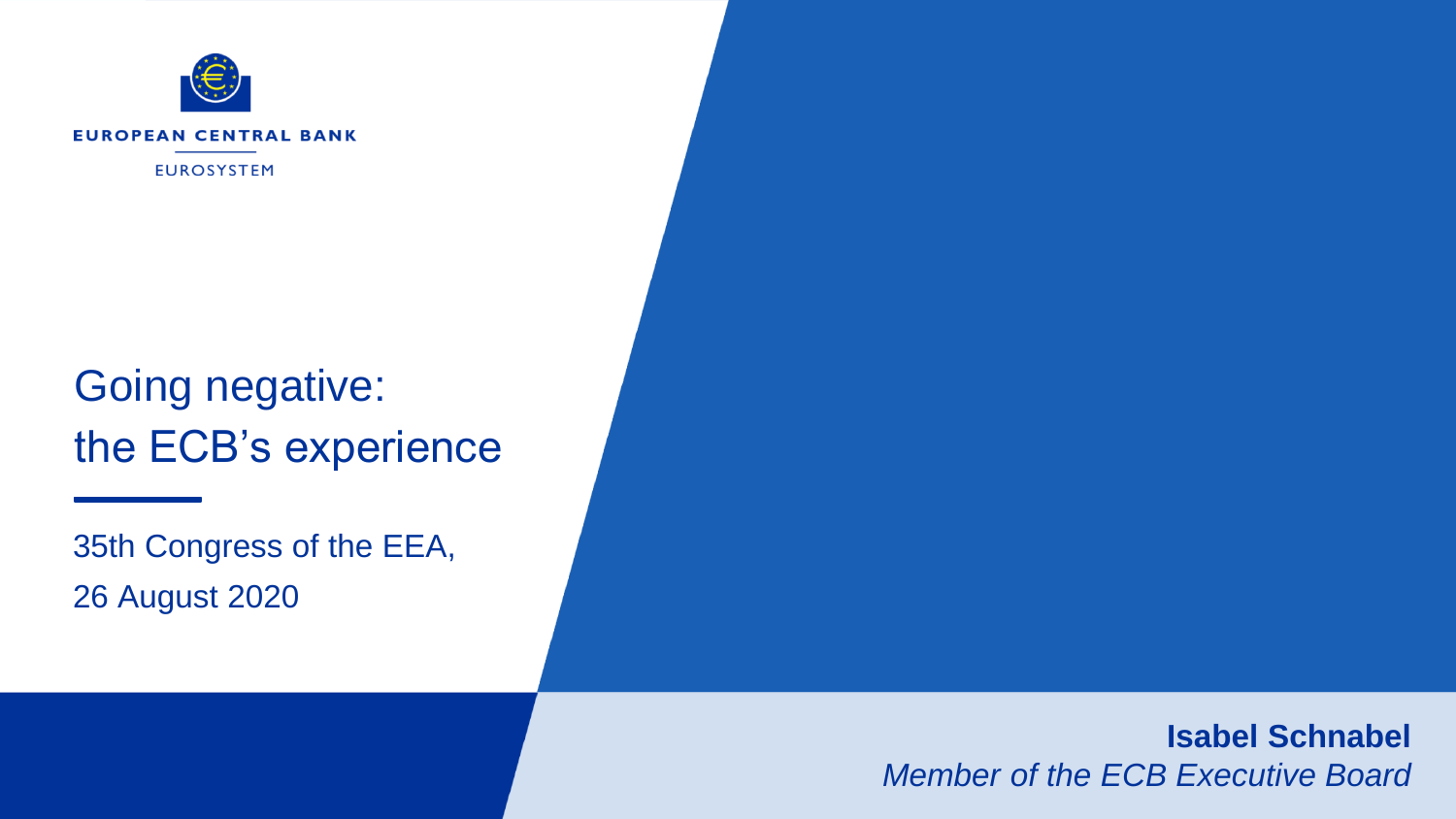## **Secular decline in equilibrium real interest rates in major advanced economies**

Model-based estimates of the real natural rate: Euro Area, United States, Japan, UK (%)



Source: ECB estimates.

Note: Estimates based on the methodology by Laubach and Williams (2003), Holston, Laubach and Williams (2017), and Fiorentini, Galesi, Pérez-Quirós and Sentana (2018). Bands reflect parameter and filter uncertainty.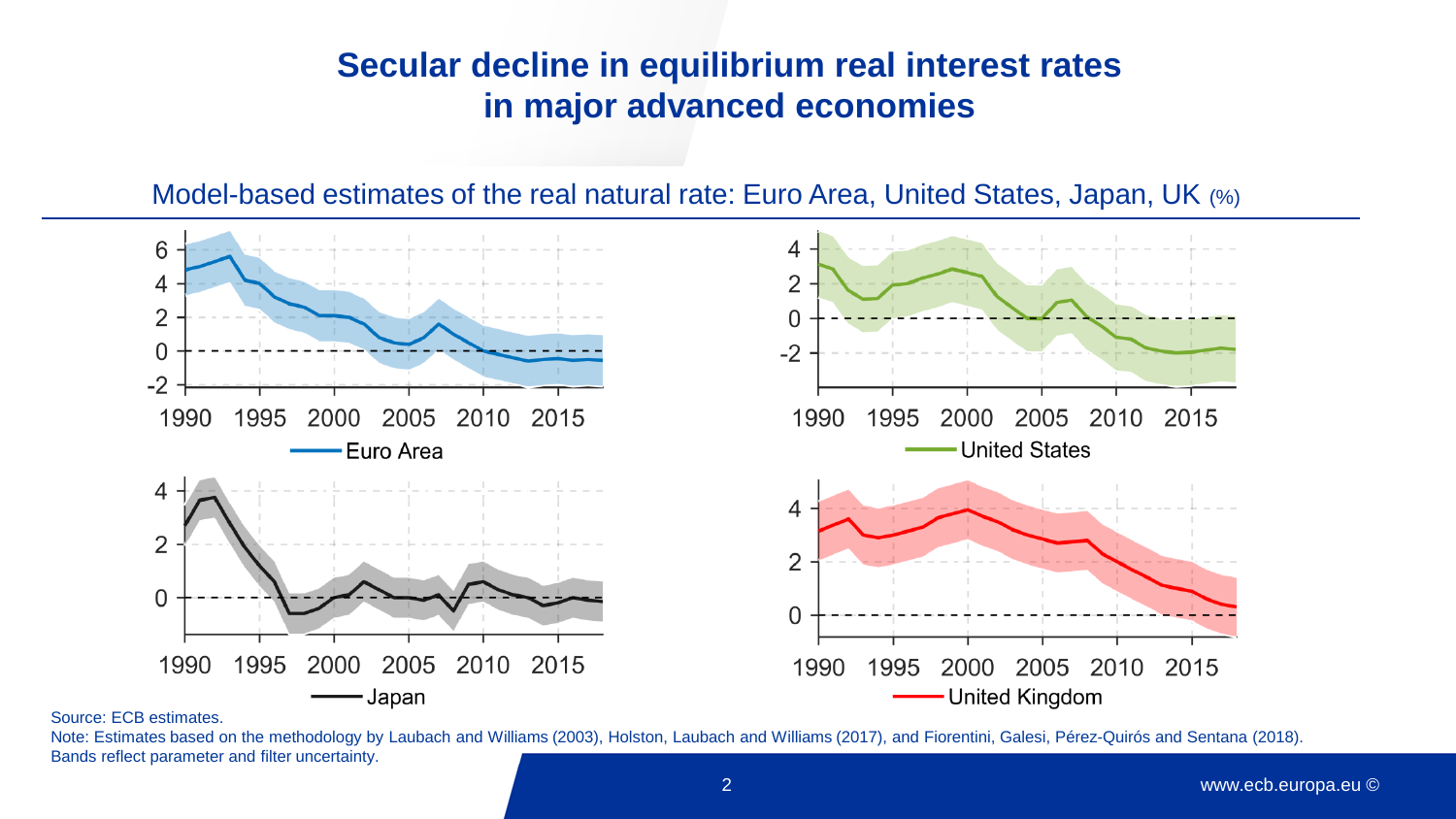#### **Breaking through the zero lower bound**



#### Impact on Euribor forward curve (3-month Euribor rates)

Source: Thomson Reuters.

Impact of ECB's non-standard measures on the euro area sovereign yield curve (percentage points p.a.)



3 NIRP and forward guidance (FG) on sovereign yields works via the EONIA rate and the Source: Rostagno, Altavilla, Carboni, Lemke, Motto, Saint-Guilhem, Yiangou (2019). Note: Evolution of the downward pressures that ECB's non-standard measures have exerted on euro area sovereign yields at selected maturities. The chart illustrates the contributions of individual measures. The results are based on a BVAR. The impact of OIS forward curve and the impact of the APP works via the term premia.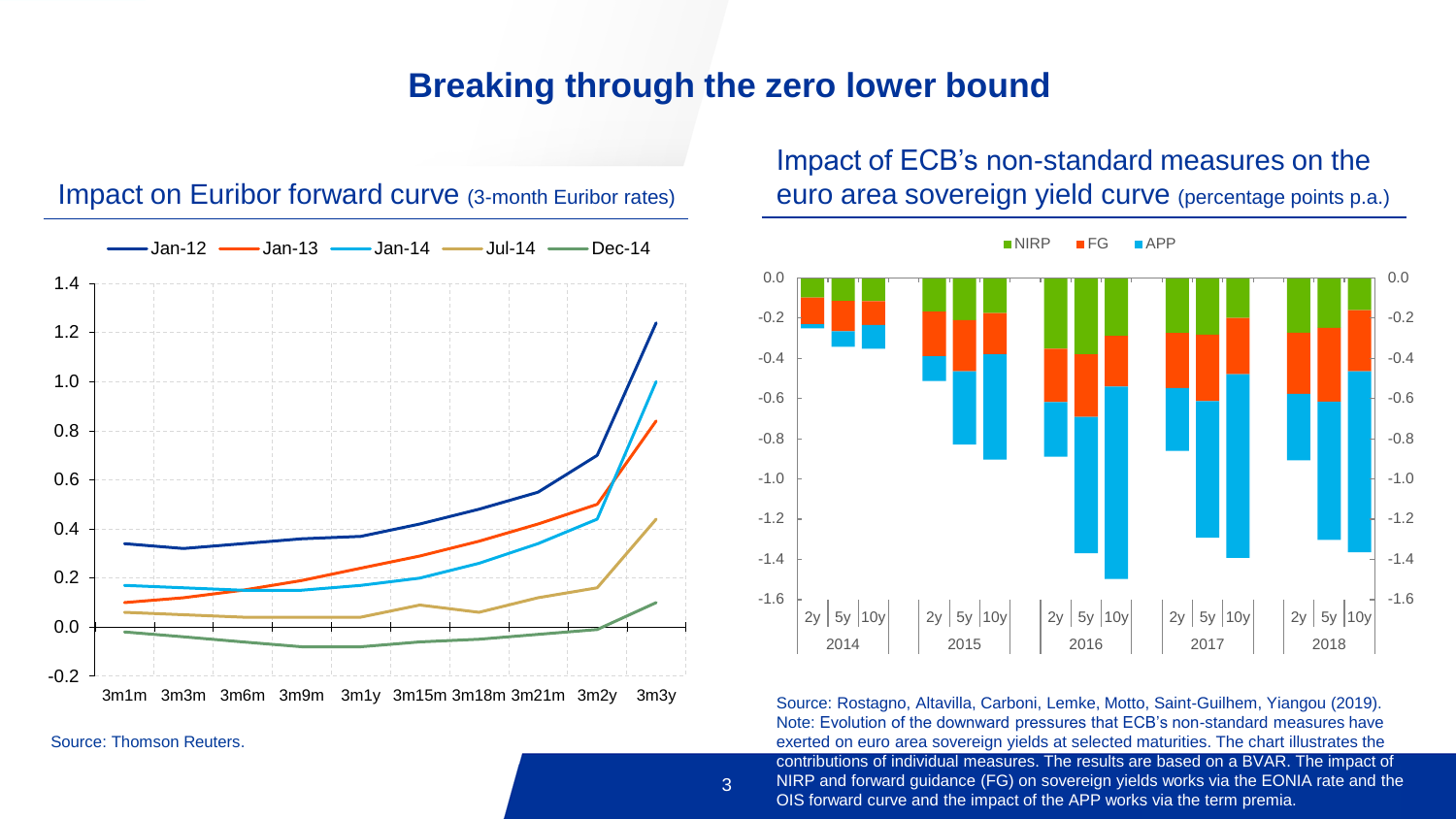### **Substantial positive effects of NIRP on loan growth**



Source: ECB Statistical Data Warehouse (BSI).

Note: The outstanding loan volume refers to loans by euro area banks to non-banks (excluding general government).

Latest observation: June 2020 (monthly data).

#### Estimated impact of NIRP on bank loans to firms (percentages p.a.)



#### Source: ECB Economic Bulletin, Issue 03/2020.

Note: The blue line is the actual annual NFC loan growth (six-month moving average). Based on a range of empirical studies, the grey area represents the dispersion in loan growth among banks according to their exposure to NIRP-specific effects. The dashed line represents the median across all studies.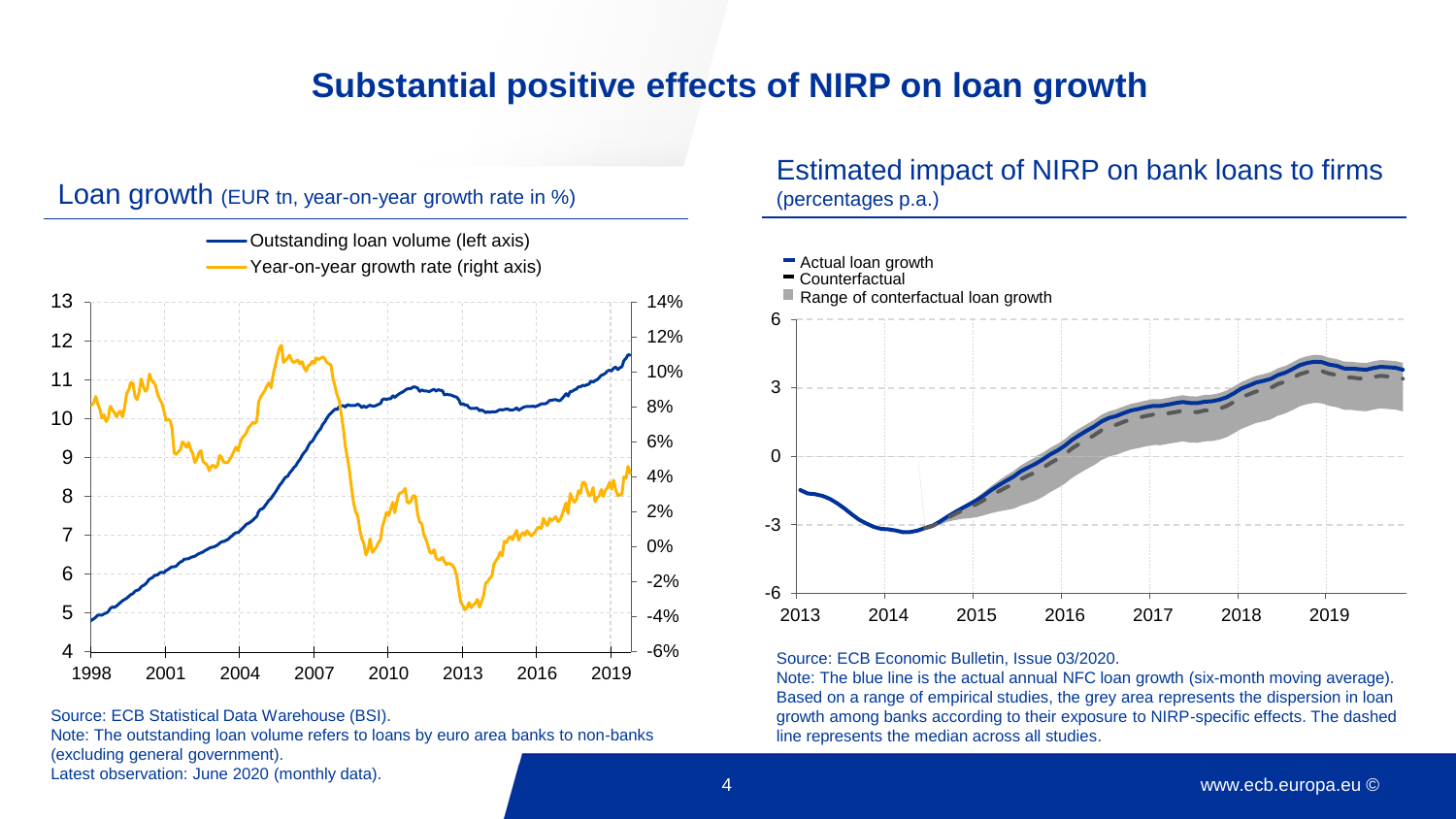### **High-deposit banks suffering more from lower rates under NIRP**

#### 0.2 0.3 0.4 0.5 0.6 Deposit ratio -5.0 -2.5  $\Omega$ 2.5 5.0 7.5 10.0 12.5 15.0 17.5 20.0 **Pre-crisis Coefficient** 0.7 0.2 0.3 0.4 0.5 0.6 Deposit ratio 0.7 -5.0 -2.5  $\Omega$ 2.5 5.0 7.5 10.0 12.5 15.0 17.5 20.0 **Low rates** 95% Confidence interval **Coefficient**  $\rightarrow$  Coefficient  $\rightarrow$  95% Confidence interval

#### Effect of interest rate changes on bank equity value (coefficient of short-term rate surprises)

Source: Ampudia and van den Heuvel (2018).

Note: The chart shows the estimated impact and 95% confidence intervals of the short-term rate surprise on bank equity values as a function of banks' deposit ratios. For ease of presentation, the sample mean of the trend in the deposit ratio is added back to its de-trended ratio. The left panel shows the pre-crisis period and the right panel shows the very low/negative rate period.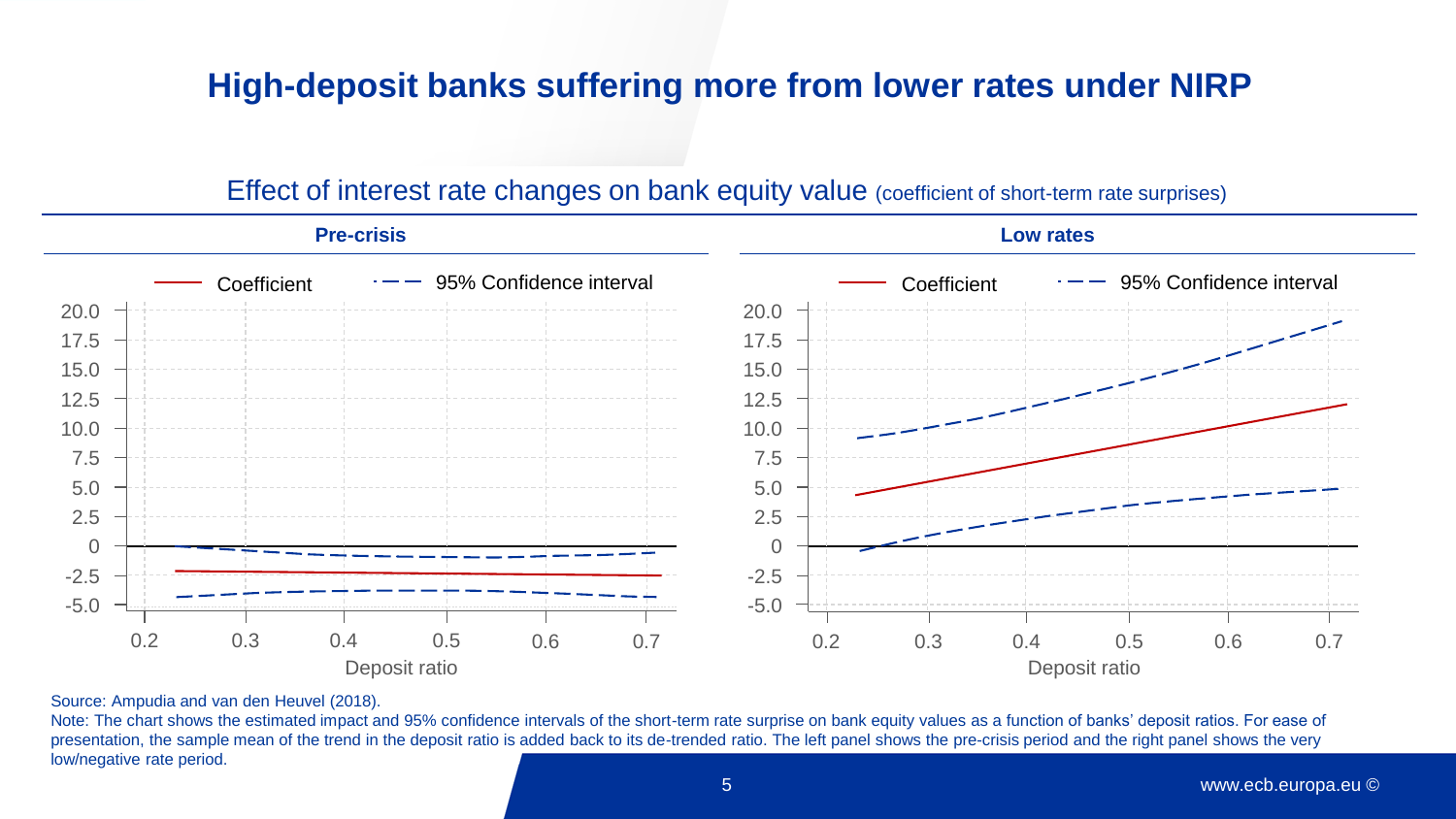## **Negligible pass-through of negative rates to household deposit rates,…**

Average deposit rate on overnight deposit held by households (%)



Source: IBSI/IMIR, own calculations.

Note: Country averages are calculated across banks (weighted by deposit volume). Latest observation: April 2020 (monthly data).

Volume of and interest rate on overnight deposits held by households (EUR bn)



Source: IBSI/IMIR, own calculations.

Note: The threshold for negative deposit rates is set at ≤ 1 basis point. Latest observation: April 2020 (monthly data).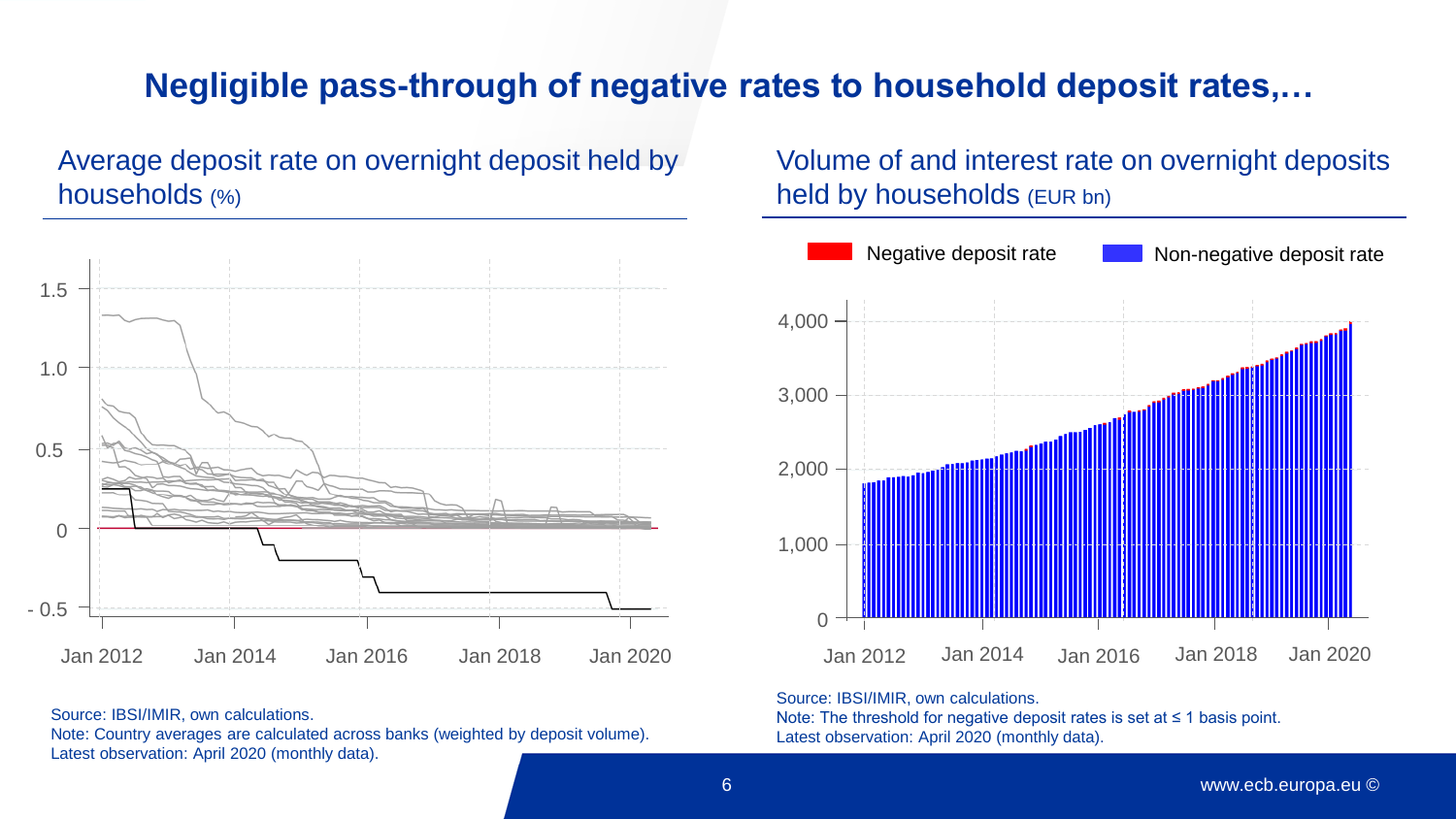## **… growing proportion of deposits by NFCs remunerated at negative rates**

Average deposit rate on overnight deposit held by non-financial corporations (%)



Source: IBSI/IMIR, own calculations.

Note: Country averages are calculated across banks (weighted by deposit volume). Latest observation: April 2020 (monthly data).

Volume of and interest rate on overnight deposits held by non-financial corporations (EUR bn)



Source: IBSI/IMIR, own calculations. Note: The threshold for negative deposit rates is set at ≤ 0%. Latest observation: April 2020 (monthly data).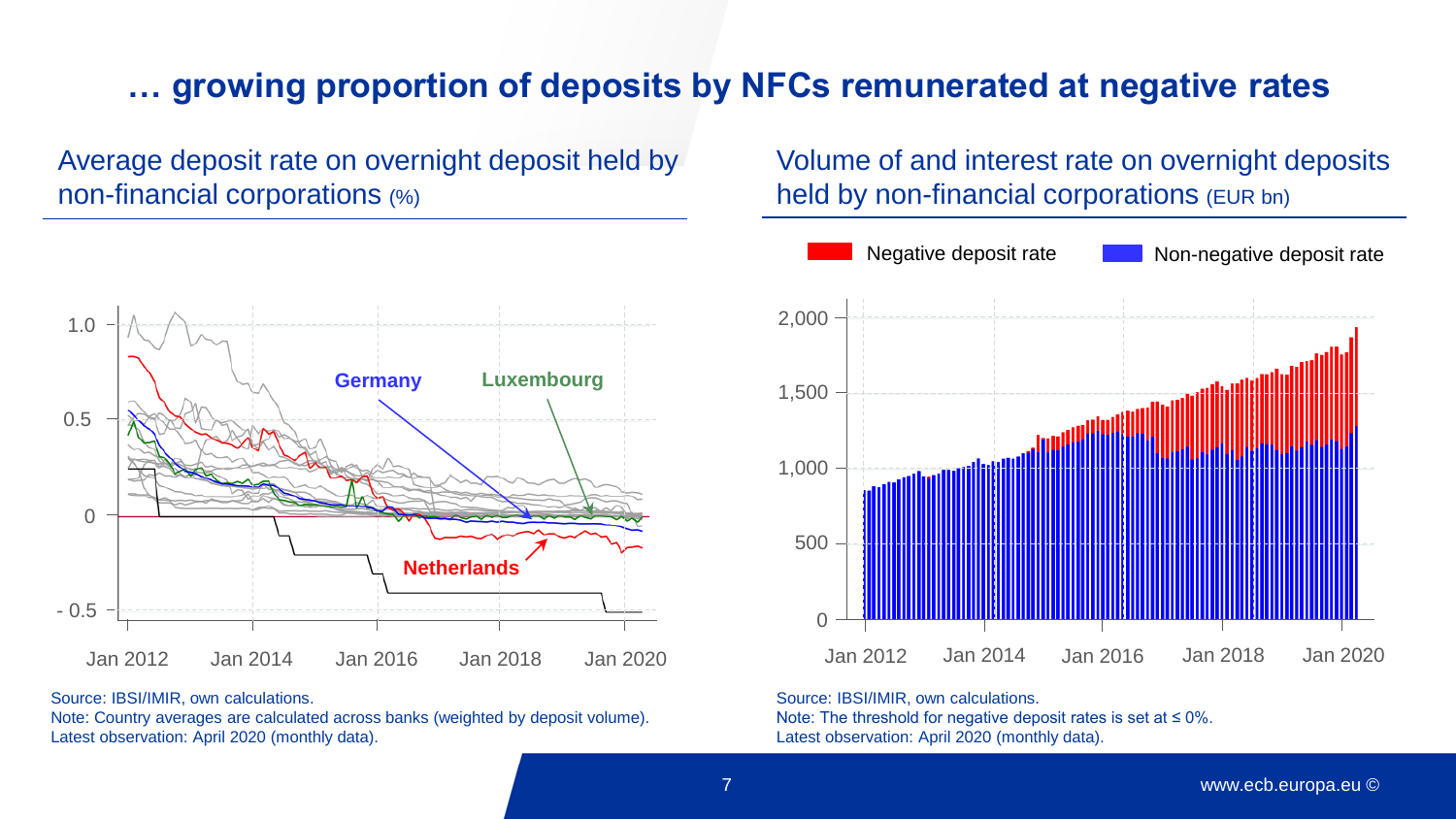## **No drop in bank profitability due to NIRP**

#### Changes in bank profitability between 2014 and the third quarter of 2019 and NIRP impact (% of total assets)



Source: ECB and ECB calculations, based on Altavilla, C., Boucinha, M. and Peydró, J.-L., "Monetary policy and bank profitability in a low interest rate environment", Economic Policy, Volume 33, Issue 96, 2018, pp. 531-586.

Note: Profitability figures are based on supervisory data, the sample is balanced (covering 194 euro area banks) and adjusted for the largest mergers and acquisitions. The NIRP impact is obtained with a dynamic VAR model.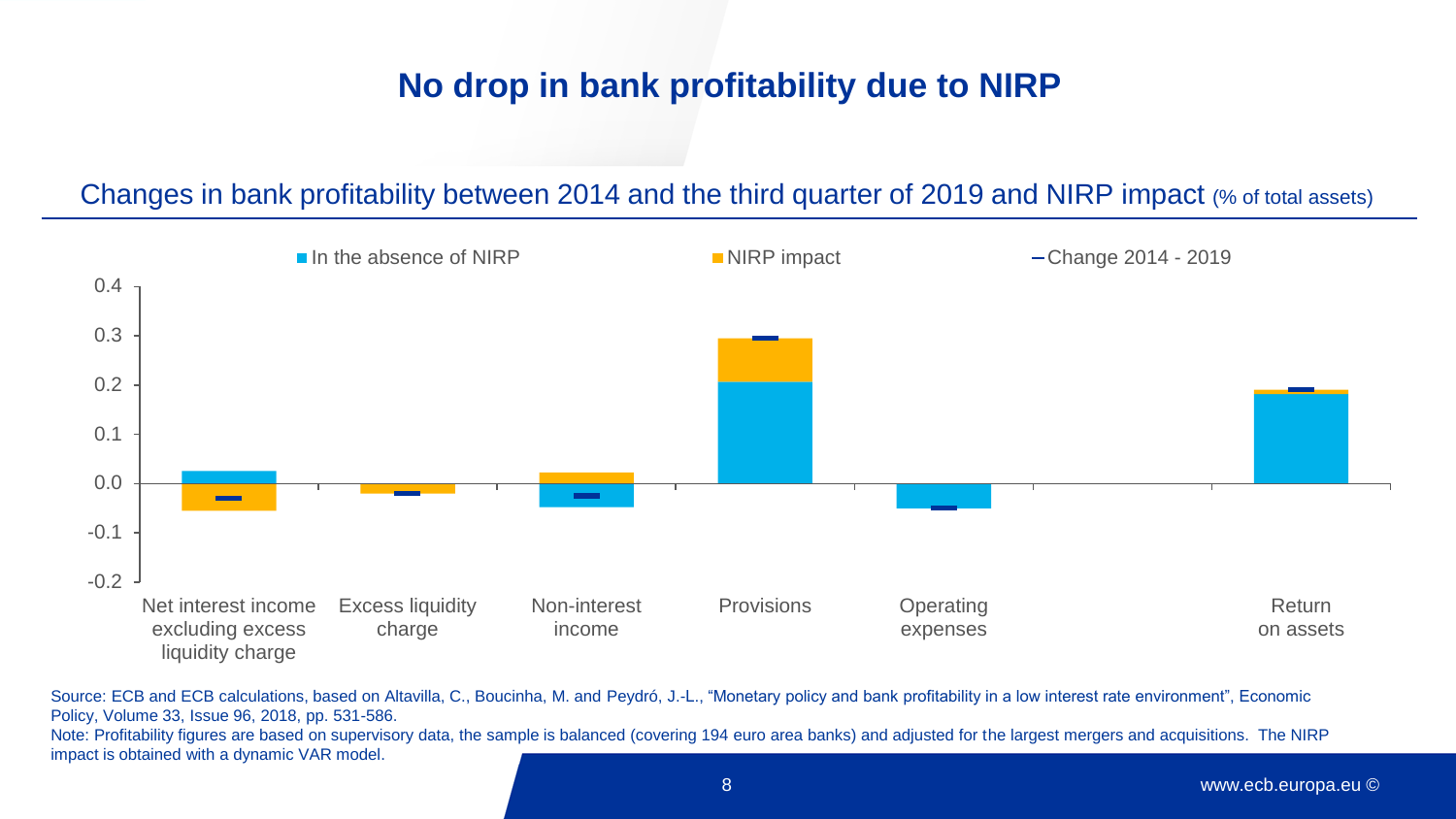## **Evidence of higher risk-taking, but not necessarily inefficient**

#### Volatility of borrowers' return-on-assets

(Average ROA volatility of loan-financed firms)



#### Source: Heider, Saidi and Schepens (2019).

Note: 4-month forward-looking average of ROA volatility of private and publicly listed firms that received loans from euro-area lead arrangers in the top (solid line) and bottom tercile (dashed line) of the distribution of the average ratio of deposits over total assets in 2013.

#### Effect of deposit ratio on high-yield security holdings

(coefficients of difference-in-differences regression)



#### Source: Bubeck, Maddaloni and Peydró (2020).

get adjusted current yield of a security. The energy of a security of a security of  $\mathbb{R}^n$ Note: The chart shows the change in securities holdings of large euro area banks as a function of the yield of the security, for two different values of the deposit ratio. Deposit ratios are calculated as the ratio of customer deposits over total liabilities. ACY is the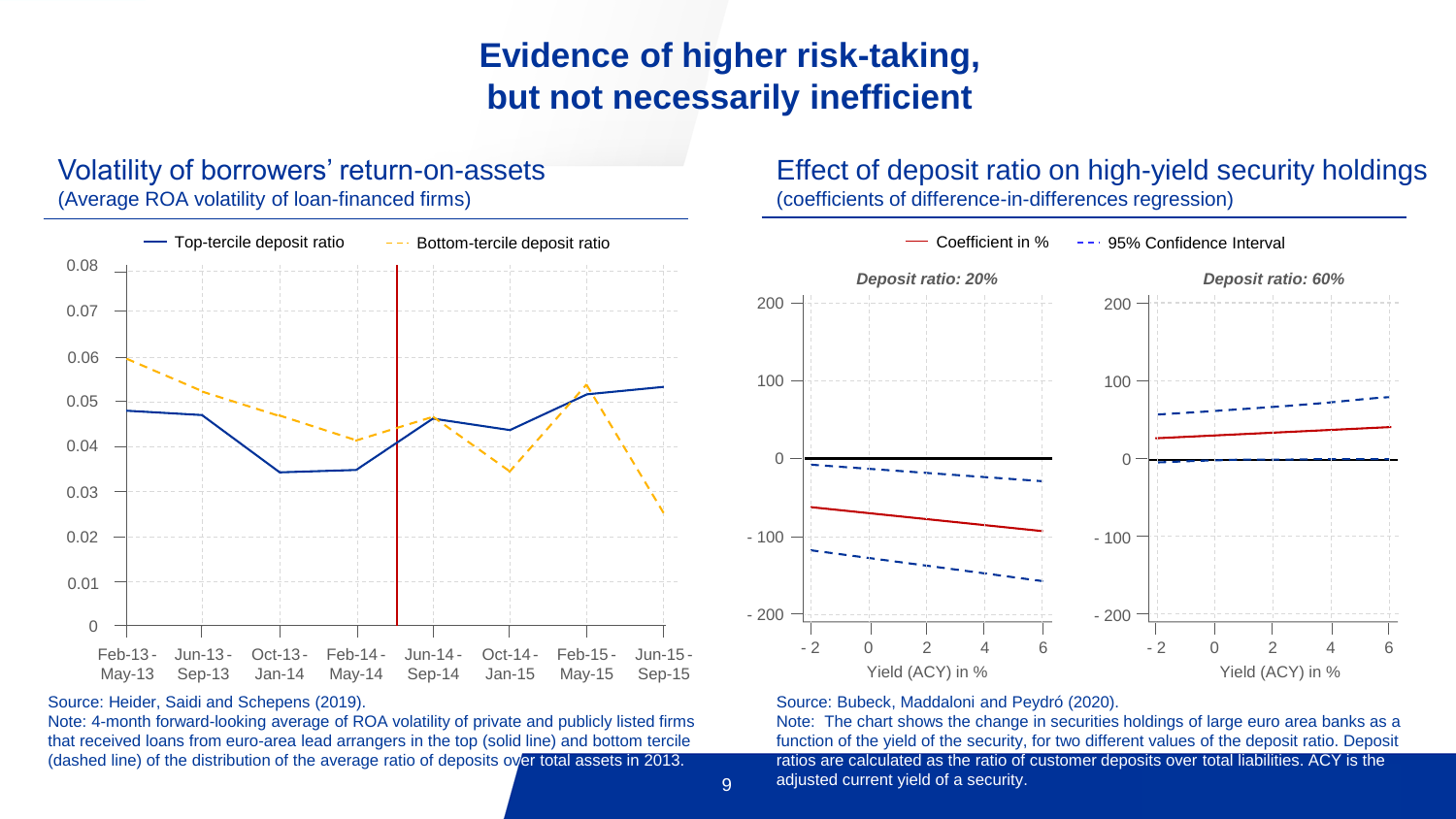### **If not countered by appropriate measures, another drop in natural interest rates could burden banks further, on top of structurally low bank profitability**





Source: Jordà, Singh and Taylor (2020). Note: Shaded areas represent bands that indicate one and two standard deviations around the study's response estimates.

Long-term evolution of banking sector profitability: return on equity (%)



Source: Bloomberg, ECB calculations.

Note: The sample consists of 21 large banks for the euro area, 17 for the United States and 6 for the Nordic countries.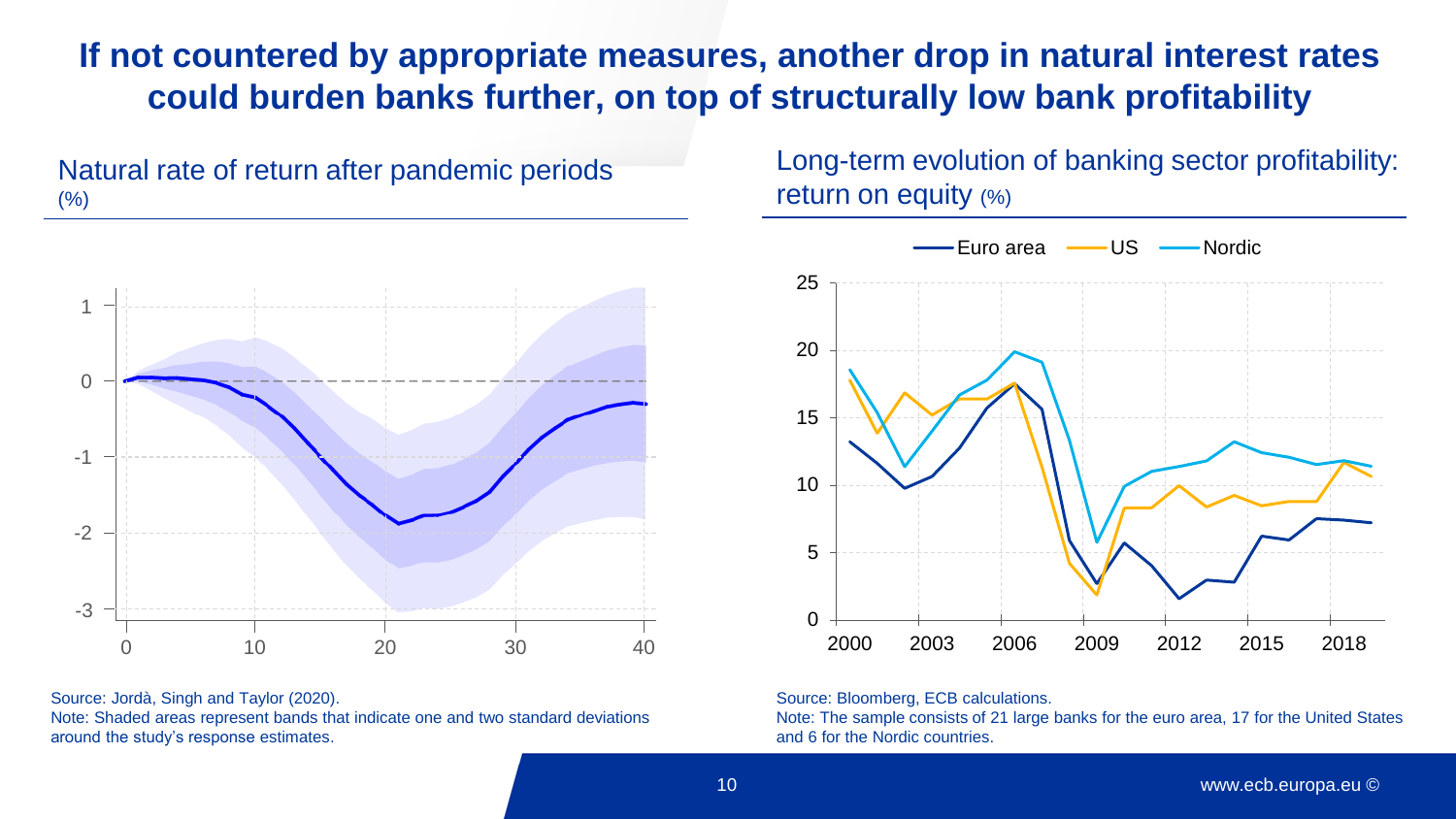## **Conclusion**

- The ECB's negative interest rate policy has been **successful** in turning the zero lower bound into an effective lower bound well below zero and in supporting bank lending.
- NIRP can have **side effects** on banks' profitability and risk-taking behaviour. However, the positive effects dominated in the euro area, partly due to policy innovations that directly counteracted side effects.
- The overall balance may shift, as side effects may become more relevant over time. A **forceful policy response by governments** is **indispensable** for raising potential growth.